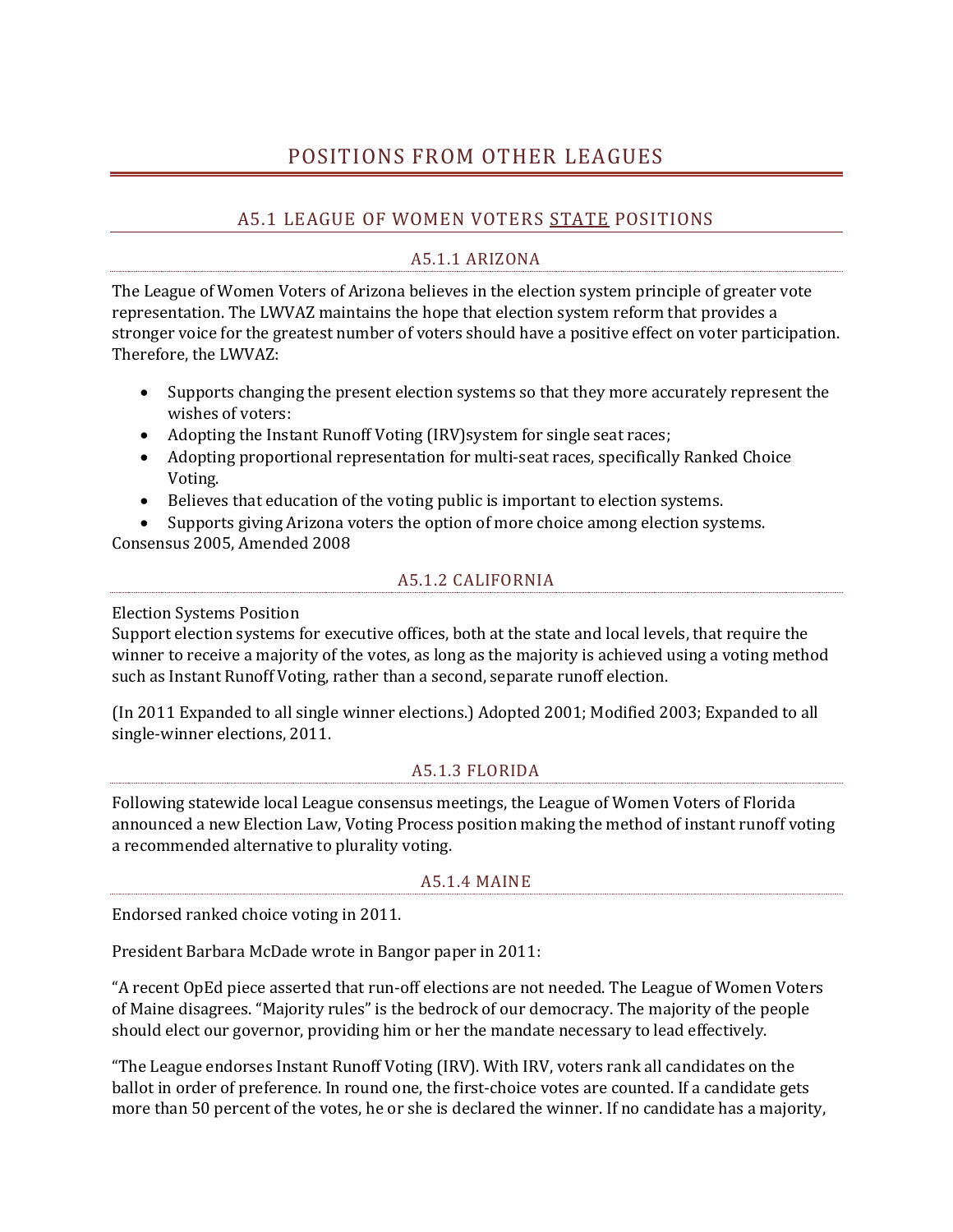the counting goes to round two. The candidate with the lowest number of votes is eliminated, and the votes cast for the eliminated candidate are then transferred to the second choice listed on each ballot. If a candidate gets a majority, the election is over. If no one receives a majority, the counting continues to round three and so forth.

"This system would elect the candidate with the broadest support of the people. The election would be accomplished in one day, avoiding many of the problems associated with traditional runoff elections, including additional expenses for municipalities, extension of the campaign season, increased cost of campaign financing, and significant reduction in voter engagement and turnout in the runoff.

"IRV legislation will be introduced in Maine's Legislature this session. Our legislators should give IRV careful consideration as a means to ensure broad support for the state's chief executive.

### A5.1.5 MASSACHUSETTS

VOTING SYSTEMS - GOAL: Voting systems should be easy to use, administer and understand, encourage high voter turnout, encourage real discussion on issues, promote minority representation, and encourage candidates to run.

When electing someone to a single executive office at the state level, such as governor or attorney general, including primary and general elections, the voting system should require the winner to obtain a majority of the votes.

The League supports instant runoff voting. Cost and complexity make two-round runoff not acceptable. Adopted 2005

#### A5.1.6 MINNESOTA

Position on Alternative Voting Systems:

Alternative Voting Systems: Support of the option to use Instant Runoff Voting to elect State or Local Officials in single seat elections. LWVMN also supports the continued use of the plurality voting system in our elections. The LWVMN Board reserves the right to decide the appropriateness of legislation proposing to replace the plurality voting system with the Instant Runoff System at the state level. LWVMN strongly supports the right of local governments and municipalities to choose Instant Runoff Voting for their own elections. Voters need to understand how votes in an election are tabulated and how a candidate actually wins an election. If a change in elections occurs, LWVMN strongly supports adequate voter education. LWVMN does not support Approval, Borda Count, or Condorcet as alternative voting systems.

### A5.1.7 NORTH CAROLINA

IRV Endorsement: In accordance with the League of Women Voters' position of promoting political responsibility through informed and active participation of citizens in government, the LWVNC will support legislation that assures that the candidate preferred by a majority of voters wins the election.

Specifically, the LWVNC will support instant runoff voting (IRV) for all statewide and local elections. *Adopted: May 31, 2008.*

#### A5.1.8 OKLAHOMA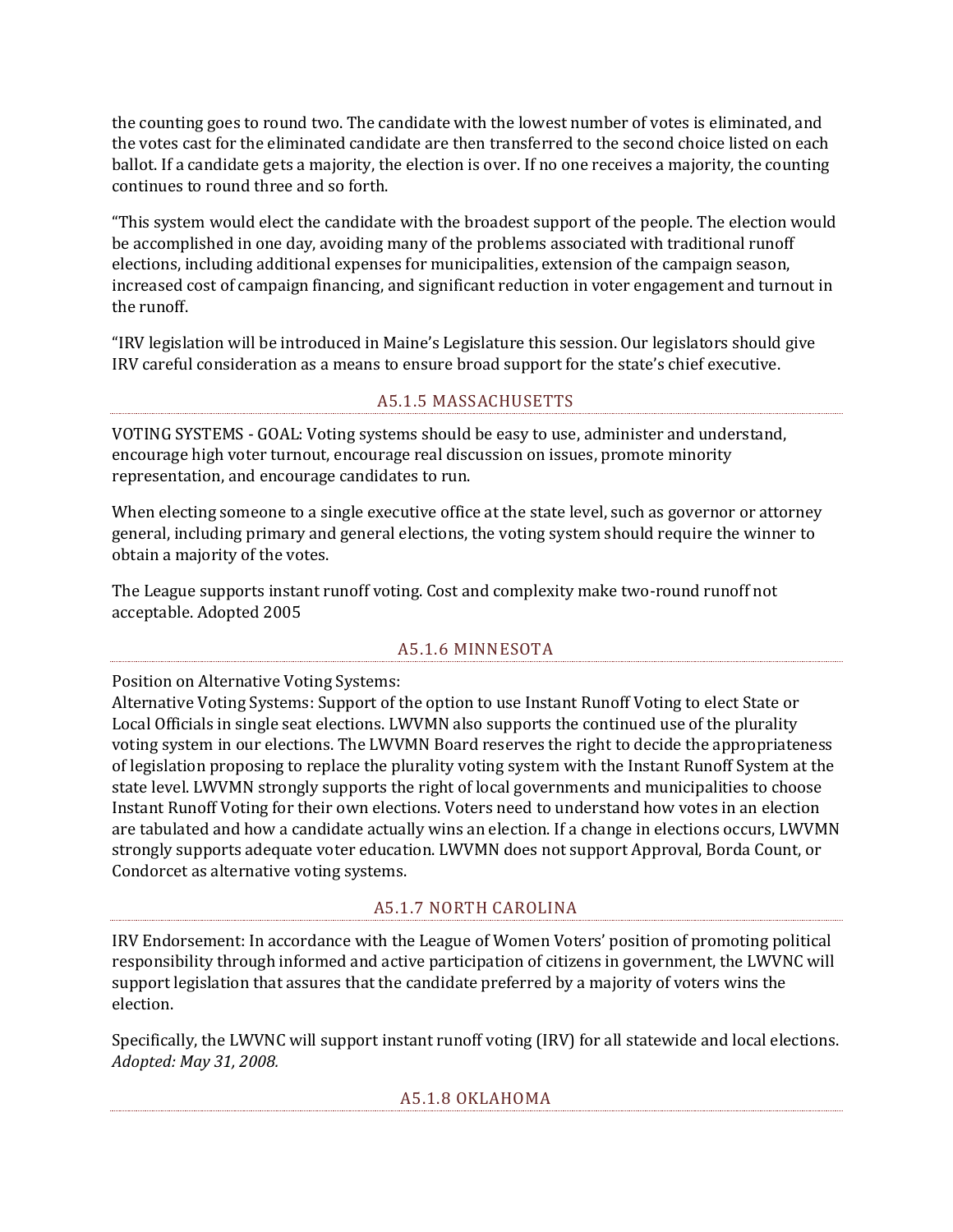Took position in favor of IRV over runoffs in 2011.

### A5.1.9 SOUTH CAROLINA

Adopting election systems that ensure better proportional representation of the varied segments of our voting population, within South Carolina, by city, county or statewide, as is appropriate. Our present "winner-take-all" system in many instances fails to achieve a goal of fair representation of minorities and women. Most of the world's major democracies use a form of proportional representation, and we endorse this opportunity for the following reasons:

- a. To achieve better election and/or influence for minorities and women in proportion to their numbers in the population.
- b. To lessen election costs, in part by eliminating costly runoff elections.
- c. To eliminate redistricting and its frequent abuse through gerrymandering.
- d. To lessen the advantages now in place for incumbent candidates over new office- seekers.
- e. To lessen polarization among segments of the population.
- f. To increase voter turnout and decrease voter cynicism.
- g. To encourage election campaigns based on issues rather than personal attacks.
- h. To promote a greater opportunity for the voices of third party candidates.

Continued support for the League's one-person, one-vote position, with added emphasis on the right of each community to develop its own election system, after careful examination of the demography of its community. Systems which may be considered include Instant Runoff Voting (IRV), Limited Voting, Cumulative Voting, and others. Of these, IRV has been used in various states and localities, and is being introduced into various election districts. It is likely to be the most effective and widely accepted new system.

The actions supported below speak to local elections only because it is unrealistic to consider them at a statewide level before actual local practice has taken hold so that the public may be aware of the advantages of a new system, as well as its simplicity in practice. In order to seek the method most suitable for the local population, we recommend that the local League determine whether a form of proportional voting would benefit the community in so far as providing more equitable elected representation and if the result is affirmation, proceed as follows:

- a. Determine what alternative election system would be desirable to achieve the above goals.
- b. Engage in a concerted voter-education process within the community so as to gain community understanding and support.
- c. Work with the city or county council to change their respective election methods to incorporate at-large elections, as well as a selected alternative election system, either through Council vote or by voter referendum.
- d. Work with legislators to change school board election methods. (Any agreement to change the voting method will require subsequent approval of the US Justice Department.)
- e. Provide continuing voter education to enhance public acceptance and ease of voting under a new election system and work with County Election officials to ensure successful execution at the first election under a new system.

Background/Action: A study of alternative election systems was passed at the LWVSC 2003 convention. The number 11 support position was adopted by the state board at its March 2005 meeting. In 2007, with completion of a two-year study of electronic voting in SC, Section 9.f. was amended and Section 12 was added.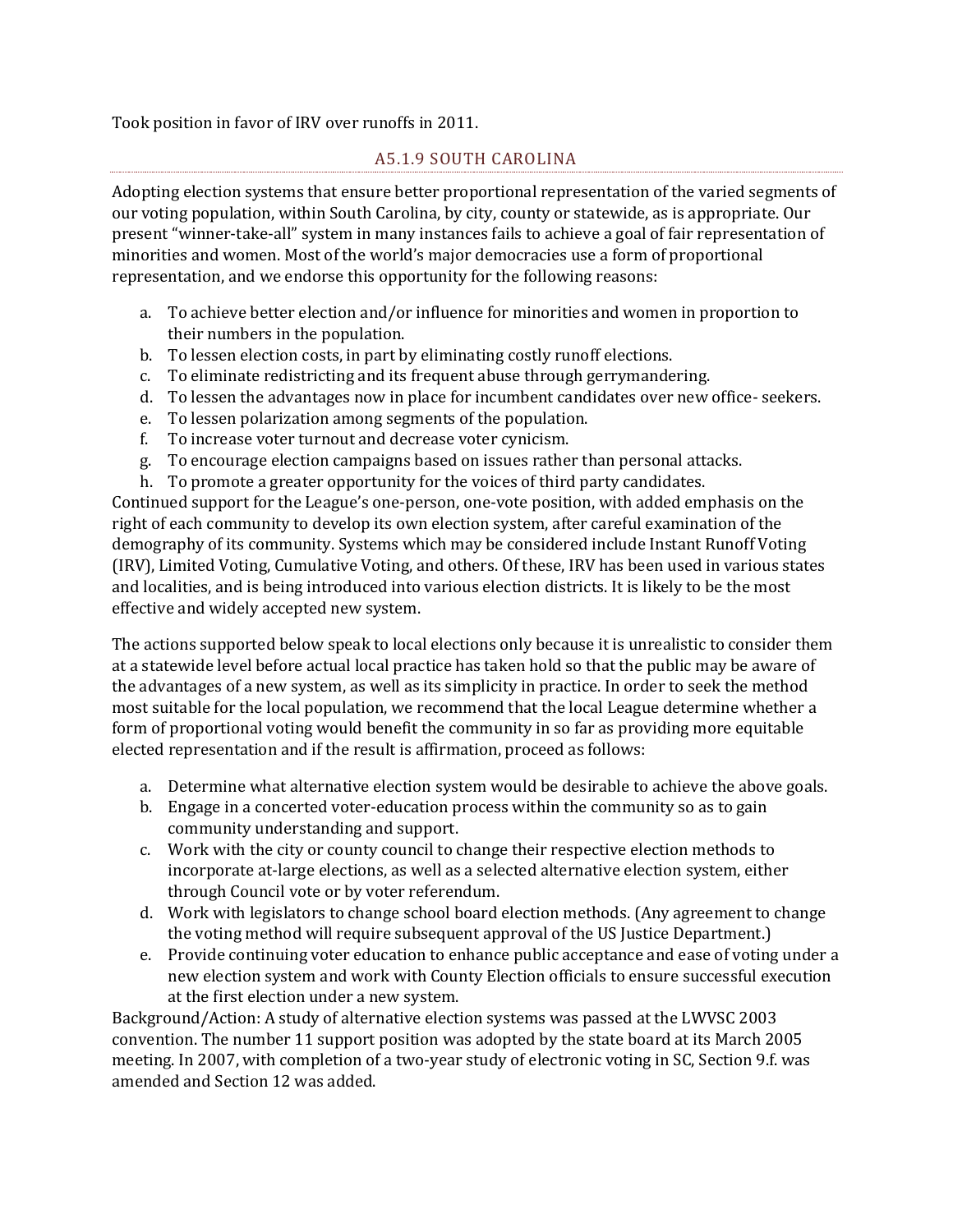#### CONSENSUS ON INSTANT RUNOFF VOTING (IRV):

In accordance with the LWV's position of promoting political responsibility through informed and active participation of citizens in government, the LWVVT will support legislation that assures that the candidate preferred by a majority of voters wins the election.

Specifically, the LWVVT will support instant runoff voting (IRV) for all statewide Elections.

Adopted: 1999

Vermont Position on Redistricting and Voting Methods:

The emphasis on geographic representation in legislative bodies in the U.S. may be anachronistic. It is more important that voters be represented by elected officials who reflect their political views, than happen to live nearby. Single-seat winner-take-all elections, regardless of method of redistricting, elevate the representation of geography above political philosophy, and other priority voter self-identities.

It is impossible to redistrict single-seat districts in such a way as to promote BOTH competitive elections AND a highly representative delegation (as these two priorities are in inherent conflict in single-seat districts). Therefore,

The League of Women Voters of Vermont supports the principle of legislative districts using alternative voting methods, such as proportional representation in multi-seat districts, as a way of achieving both competitive elections and fair representation of both majorities and minorities within a district.

Adopted: 2008

#### A5.1.11 WASHINGTON

**POSITION IN BRIEF:** Action to facilitate changes in the state constitution to achieve a representative and effective state legislature. Action to promote an informed electorate. Action to limit methods of financing political campaigns in order to ensure the public's right to know, combat undue influence, enable candidates to compete more equitably for public office and promote citizen participation in the election process. Action to support access for citizens to initiate or modify legislation through the initiative and referendum process. Action to protect the interests of all affected parties in considering the formation of new counties. Action to clarify in legislation the processes in county formation and to require that the entire county have the ability to vote on separation. Action to allow more options for alternative election systems that promote "representative-ness" such as proportional representation, citizen participation and accountability and a primary that is "open" and encourages minor party participation. …The LWVWA adopted a two-year study, "An Evaluation of Major Election Methods and Selected State Election Laws," at the 1999 state convention in Spokane, WA. This study, completed in 2000, described a number of election systems in use throughout the world which could serve as alternatives to the system commonly used in the United States. Election methods dealing with both multimember and singlemember races were described. The study provided a list of criteria by which election methods could be evaluated, and these criteria were ranked by League members, with representative-ness, citizen participation and accountability receiving top ranking. The term "representative-ness" was coined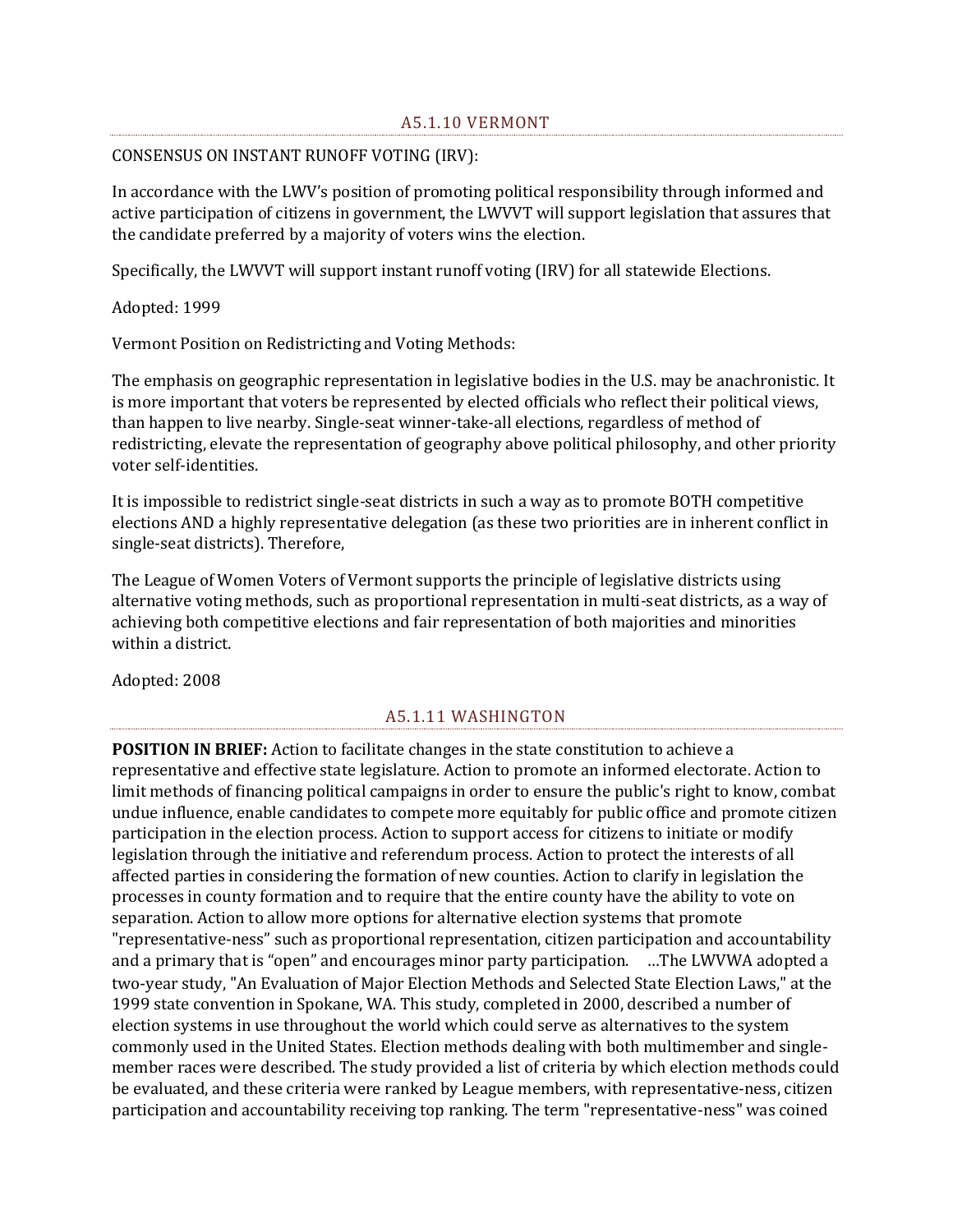to signify the degree to which a legislative body reflects the demographic makeup of the state (mirrors the political preferences of the voters, including ethnic, racial, philosophic, or minorities) and also to signify protection of the right to representation for ethnic, racial, philosophic and other minorities. After reading and discussing the study, League members concluded that the State should enable jurisdictions in Washington to experiment with a variety of election

methods. …Recognizing the complexities of the topic of election methods, delegates at the 2001 LWVWA convention adopted a one-year continuation of the Election Methods study focusing on the three alternative election methods currently receiving considerable public attention:

- Instant Runoff Voting (IRV) for single winner offices (produces a majority vote winner.)
- Choice Voting (Single Transferable Voting) for representative bodies used to achieve proportional representation.
- Cumulative Voting (achieve semi-proportional representation)
- An explanatory program was developed which utilized visual aids and mock voting using current voting methods as well as the three major alternative systems. This program was a great help in better understanding the relationship between the election method used and election results. Members are enthusiastic about sharing this program with the public and in seeing alternative election methods adopted at the state and local level... The League of Women Voters of Washington:
- Supports state election laws allowing for more options for alternative election systems in governmental jurisdictions at both the state and local levels.
- Believes that consideration should be given, when evaluating election systems, to how well they promote "representative-ness", citizen participation and accountability. \*\*\*
- Supports adoption of election methods that produce proportional representation when electing representative government bodies such as councils, legislatures and Congress.
- Supports the concept of a majority vote requirement for winners of single offices such as mayor or governor, as long as it is achieved using a voting method such as the Instant Runoff Vote, rather than a second, separate runoff election.

## A5.2 LOCAL LEAGUE: POSITION EXAMPLES

## A5.2.1 BERKLEY (CA)

"Instant runoff voting" should be used in all elections involving more than two candidates for a single position. *Adopted: 2000*

## A5.2.2 OAKLAND (CA)

"Instant runoff voting" should be used in all elections involving more than two candidates for a single position. *Adopted: 2003*

## A5.2.3 MONTGOMERY (MD)

"We support the option to use Instant Runoff Voting for single seat or executive office elections, both at the county and local level. This would require the winner to receive a majority of the votes cast.

a) To fill vacancies in any county offices, when special elections are held, we support a single election requiring a candidate to receive a majority of votes (using Instant Runoff Voting) instead of conducting both special political party primaries and a special general election.